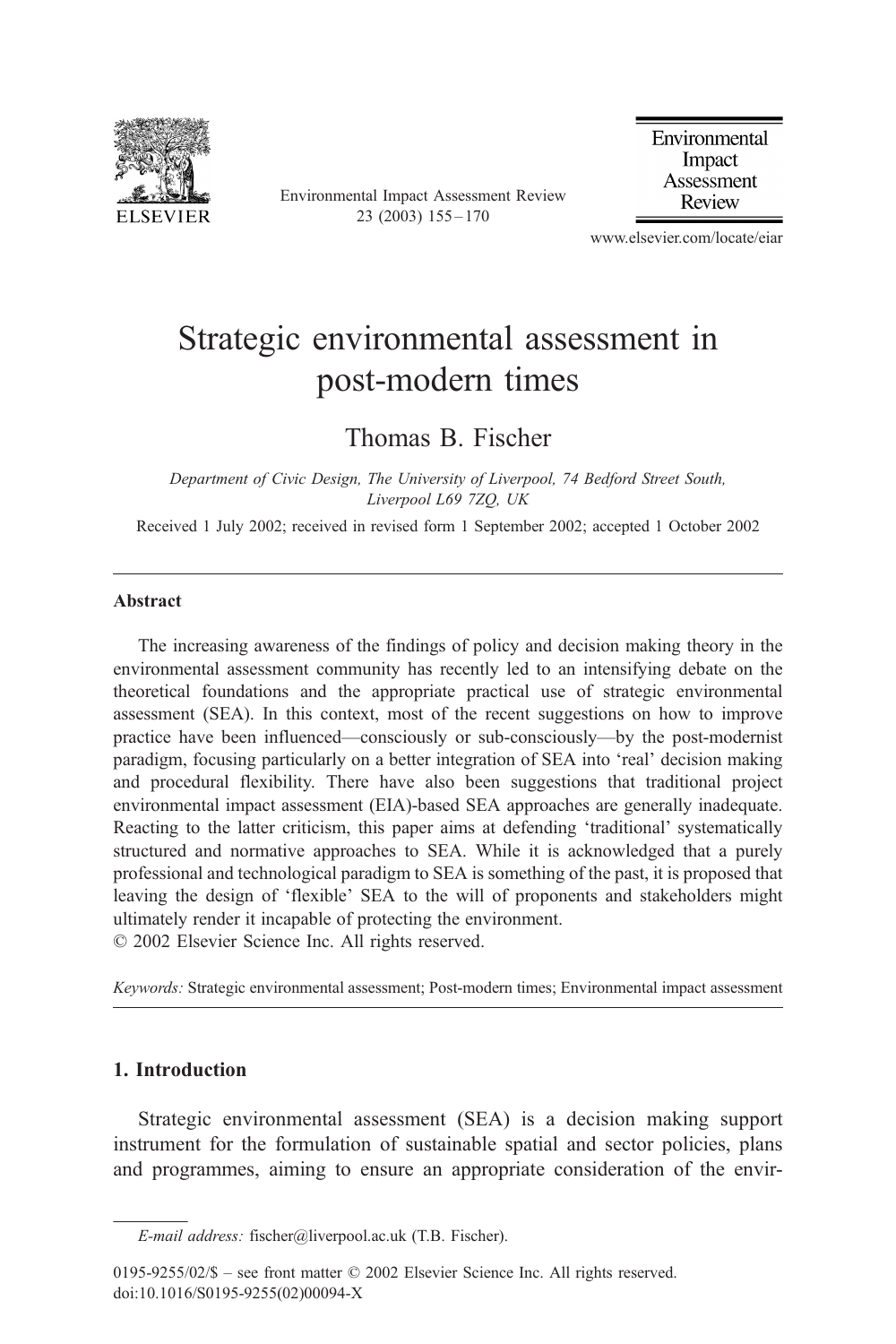onment. SEA is the 'big brother' of environmental impact assessment (EIA) for projects, which has been applied to a large extent in many countries world-wide. Environmental assessment requirements were formulated firstly based on the National Environmental Policy Act (NEPA) in 1969 in the USA. Before its introduction, the consideration of environmental aspects in strategic and project decision making largely took place in an incremental manner, i.e. practice was to move away from problems rather than towards achieving objectives (see [Meyer](#page--1-0) and Miller, 1984). In order to remedy this unsatisfactory situation, formal environmental assessment  $(EA)^1$  was introduced as a pro-active instrument for addressing environmental consequences before practical action.

The procedural origins of EA are rooted in rational planning theory, developed in the mid-1950s (see [Meyerson and Banfield, 1955\)](#page--1-0) and widely discussed and propagated in the late 1960s and early 1970s [\(Faludi, 1973\).](#page--1-0) Current understanding of SEA is that it is inherently marked by bounded rationality. While certain procedural stages are predefined, policy, plan and programme (PPP) objectives and targets are not defined within SEA, but taken from other sources, such as environmental action programmes or sustainable development strategies. Therefore, SEA is marked by *instrumental* rationality. Since the early stages of its development, environmental assessment has usually been perceived as a learning and negotiation process between multiple actors [\(Caldwell, 1982; Elliot, 1981\).](#page--1-0)

Based on the currently widespread perception that an instrument rooted in rational planning theory does not reflect 'real' decision making, many authors have suggested that SEA should not be predefined, but adapted to the process of the underlying PPP and act in a fully flexible manner. However, while this appears to satisfy the current post-modernist paradigm in planning, it is potentially at odds with the perception that 'impact assessment and planning serve different but complementary functions' [\(Berzok, 1986\).](#page--1-0) Whereas SEA can ultimately benefit from the current debate on flexibility and adaptability, dominated by policy analysts, a reminder is needed that SEA is an applied instrument used by a variety of disciplines that is not only interpreted in one, but in several ways.<sup>2</sup> Furthermore, opposite to what is often suggested, there is evidence that both, pre-structured and pro-active EIA and EIA-based SEA are actually effective in improving decision making in terms of a better consideration of the environment, at least at plan and programme levels of decision making in established planning systems (see [Ortolano et al., 1987; Wood, 1995;](#page--1-0) Rees, 1999; Fischer, 2002). Whilst it is probably fair to say that over the past 30 years the environmental assessment community has tended to follow policy analysis, decision making and planning theory debates somewhat from the

<sup>&</sup>lt;sup>1</sup> In this paper, EA is used as a generic term that comprises both, SEA and EIA.

 $2$  The ecological economist Söderbaum (1999), for example, suggested that EIA was introduced in order to overcome the *rational*-based planning approaches cost-benefit analysis (CBA) and multicriteria analysis (MCA), developed in the 1960s and 1970s.